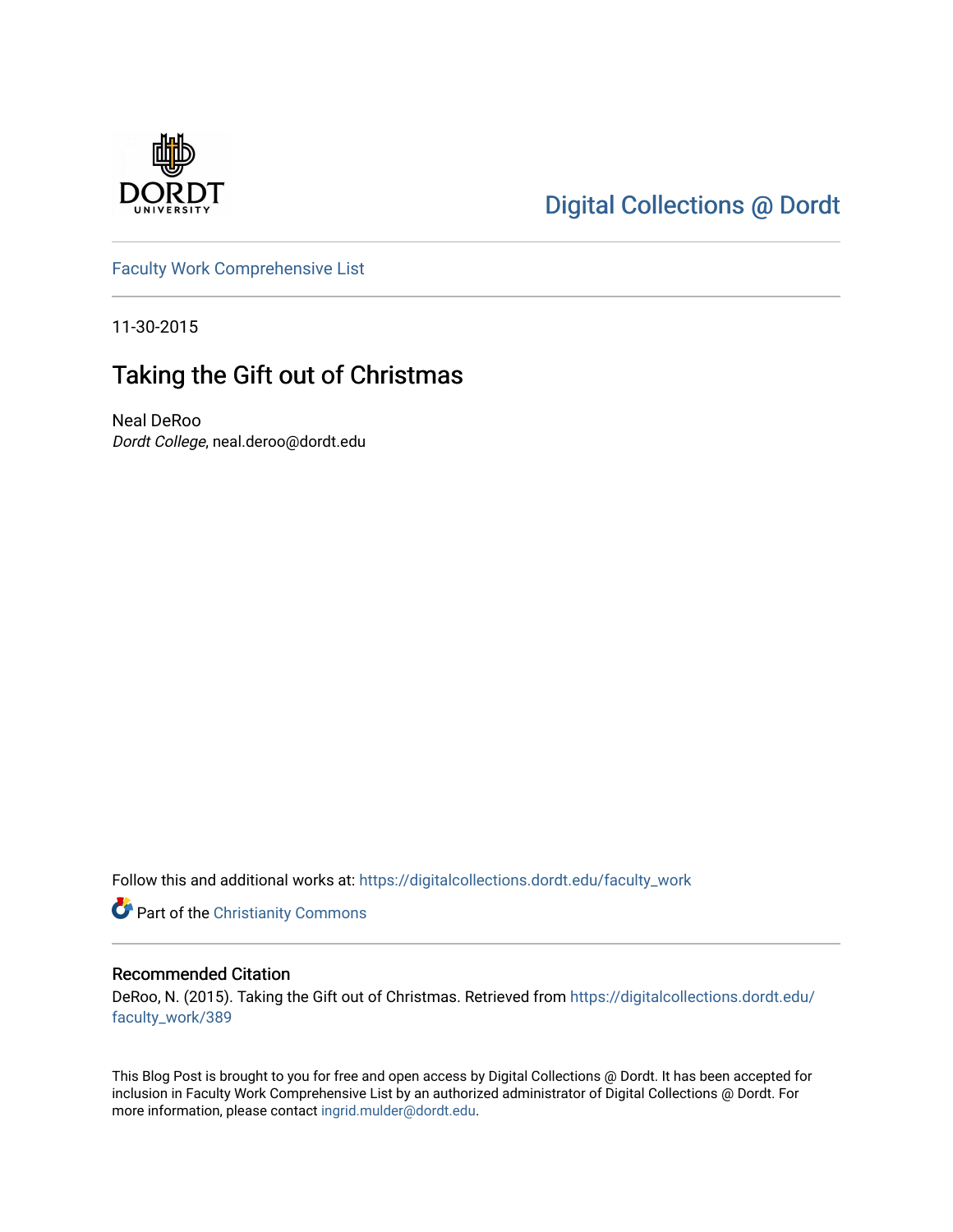## Taking the Gift out of Christmas

#### Abstract

"If we look to the Bible, the overwhelming thing we are supposed to do with the gifts God has given us is not to be grateful or obedient - it is simply to use them."

Posting about giving and receiving gifts from In All Things - an online hub committed to the claim that the life, death, and resurrection of Jesus Christ has implications for the entire world.

<http://inallthings.org/taking-the-gift-out-of-christmas/>

Keywords

In All Things, gifts, exchange, grace, gratitude

#### **Disciplines**

**Christianity** 

#### **Comments**

[In All Things](http://inallthings.org/) is a publication of the [Andreas Center for Reformed Scholarship and Service](http://www.dordt.edu/services_support/andreas_center/) at Dordt [College](http://www.dordt.edu/).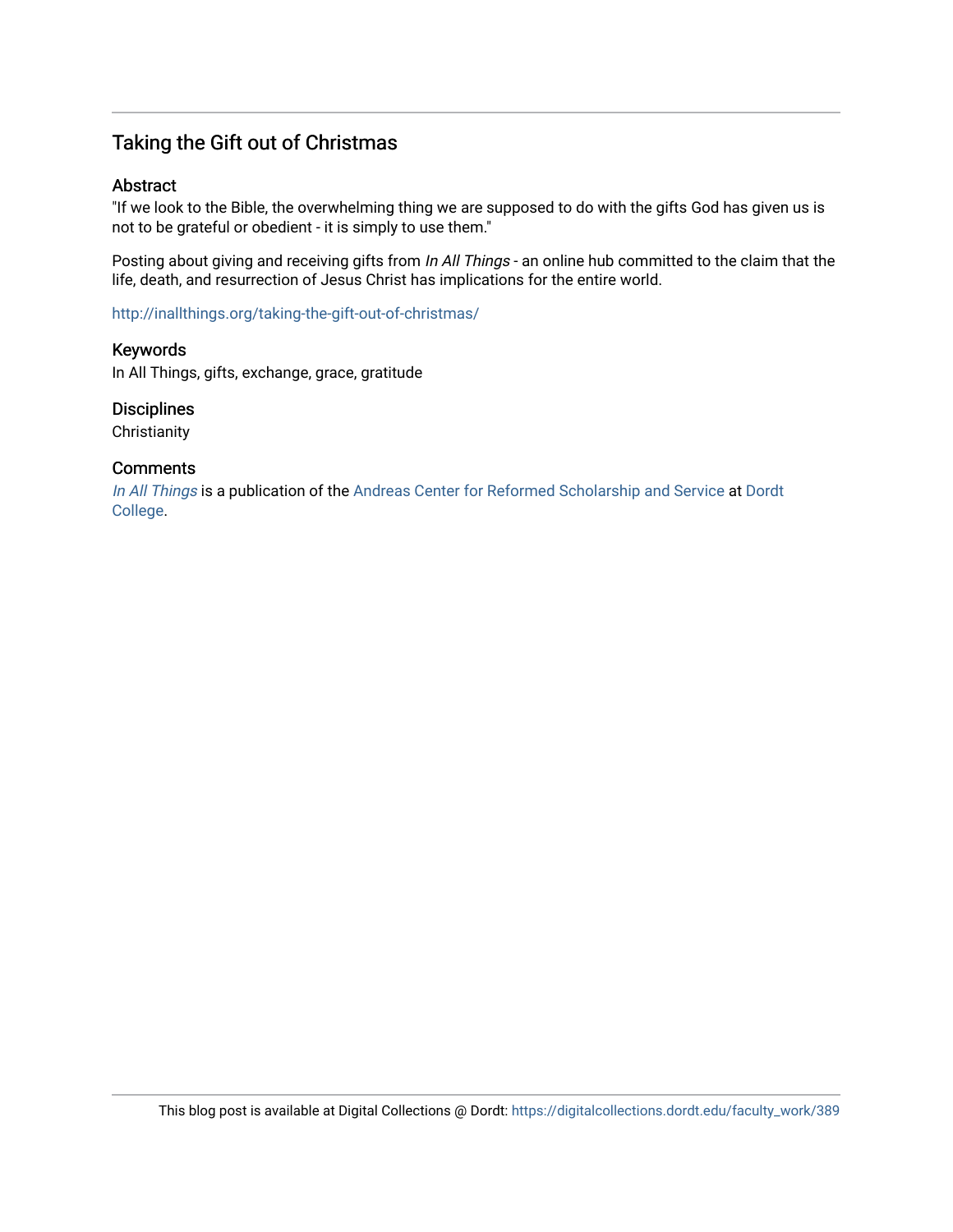# **Taking the Gift out of Christmas**

**inallthings.org**[/taking-the-gift-out-of-christmas/](http://inallthings.org/taking-the-gift-out-of-christmas/)

#### Neal DeRoo

I think we have forgotten what a 'gift' really is. I think this every year when the Christmas season rolls around and we all find ourselves somehow entered into a series of informal contracts: "I'll buy you something, if you buy me something."

Though we often call these contracts 'gift exchanges,' these are not gifts. They are negotiated exchanges of goods and services: I agree to get you something on the understanding that you will also get me something. I buy something for you (that I hope you will like) and I know that (or, perhaps, *because* I know that) you will buy something for me (that I hope I will like). Gift exchanges are a complicated, roundabout — and risky — way to get something that we want. But they are not gifts.

Gifts are freely given, without concern for receiving something in return. Genuine gifts do not create obligations. The French theorist, Jacques Derrida, went so far as to say that a pure gift (if there is such a thing) would have to be given without the giver or the receiver realizing something had been given.<sup>[1](http://inallthings.org/taking-the-gift-out-of-christmas/#fn1-7068)</sup> While there may be some hyperbole in this discussion, his overall point is that as soon as either party realizes a gift has been given, the gift becomes entered into an economy of exchange, where the giver expects something in return (even if it's just a 'Thank you' or some other sign of gratitude) and the receiver feels obligated to give something in return (to use the gift in sight of the giver, for example, to make the giver happy). As long as I know a gift has been given, I can't help but begin to expect something to be given in exchange — the 'gift' always creates an obligation, which in turn means the 'gift' is not a gift, but a contract, an economic exchange of goods and services.

This is my worry with what has happened to Christmas. It's not so much that we've let the trappings of the holiday overwhelm our sense of the holy day. It's not that we are so interested in our Christmas gifts that we neglect to remember the 'greatest gift of all'. My biggest worry is not that we've lost the true meaning of Christmas — it's that we've lost the true sense of gift-giving needed for Christian living. It's not so much that we've ruined Christmas, as that we've let (consumer) Christmas ruin Christianity.

As Christians, we've come to see God more and more as a stakeholder in an (admittedly very one-sided) contract: God gives us Jesus, who can save us all if we will but put our faith in him. This huge gift of grace requires nothing in return. Except gratitude. And obedience. Which means faithful church attendance. And daily devotions. And abstaining from drunkenness, debauchery, sexual immorality, impurity, greed, covetousness, theft, murder, hate, homosexuality, abortion, swearing, gossip, slander, unkind words and unkind actions, and instead engaging actively in forgiveness, social justice, compassion, encouragement, peace, patience, kindness, goodness, gentleness, self-control, faith, hope and love.

But we can never do all these things, so we live our lives constantly aware of our own failure. We have been given a great gift, we think, but have not received it with gratitude. As a result, every day we fall further and further behind, creating a deeper and deeper debt. God, being a gracious Father, has agreed to overlook our ingratitude and extend us forgiveness. We are forgiven, even though we do not deserve it. This, too, is a gift we are given, a gift we are to be thankful for. And live lives of obedience in response to. Which means the gift obligates us to church attendance, daily devotions, abstaining from… And the cycle of sin and shame continues.

We have turned God's freely-given gifts into objects of exchange. We think God is keeping score, asking